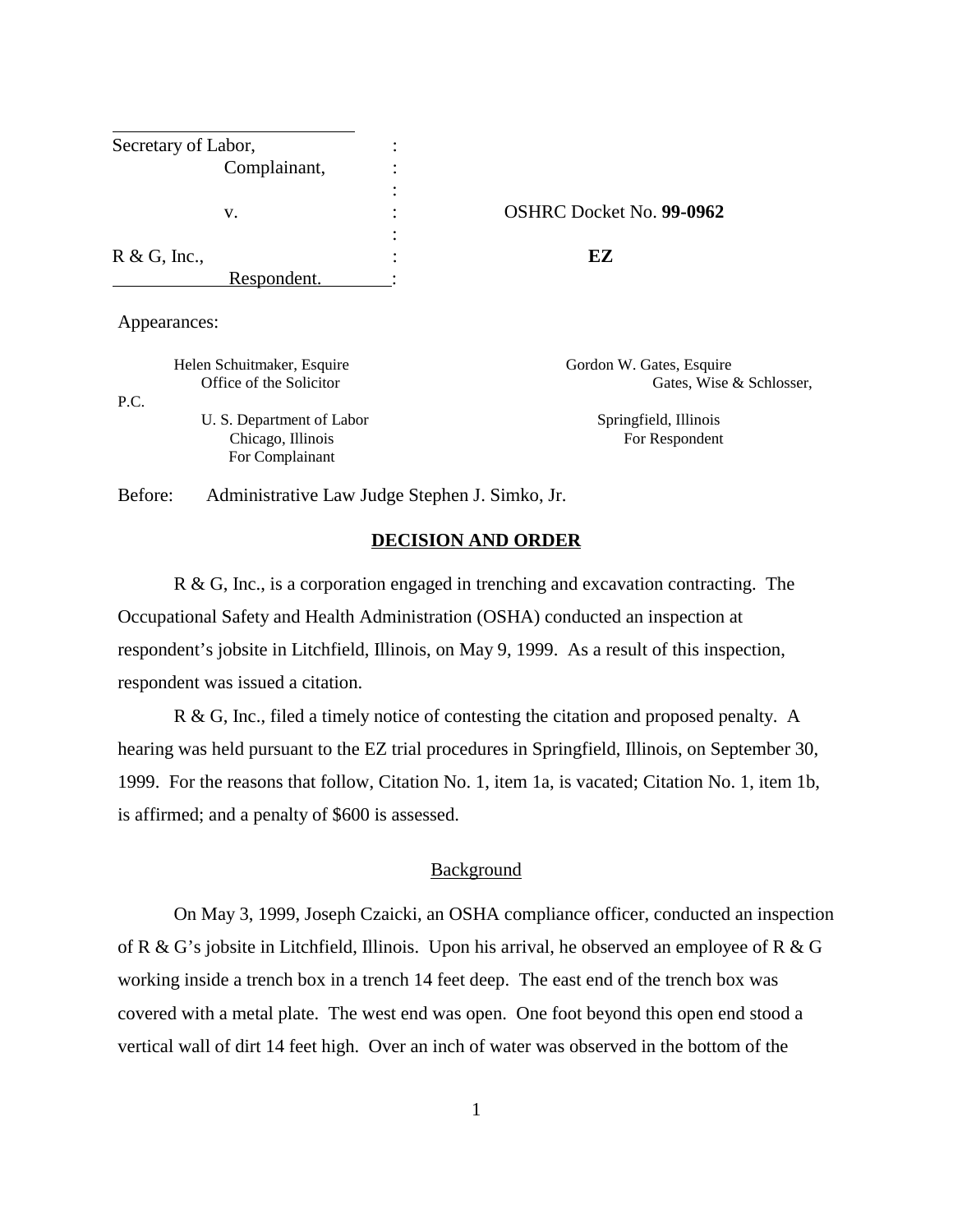trench. The employee exited the trench shortly after the arrival of the compliance officer. R  $\&$ G's supervisor was operating the backhoe. Approximately fifteen minutes after the inspection began, the vertical dirt wall at the west end of the trench box collapsed into a 5-foot section of the trench box. No employee was in the trench at the time of the collapse.

## Discussion

The Secretary has the burden of proving the violation.

In order to establish a violation of an occupational safety or health standard, the Secretary has the burden of proving: (1) the applicability of the cited standard, (b) the employer's noncompliance with the standard's terms, (c) employee access to the violative conditions, and (d) the employer's actual or constructive knowledge of the violation (*i.e.*, the employer either knew or, with the exercise of reasonable diligence, could have known of the violative conditions).

*Atlantic Battery Co.*, 16 BNA OSHC 2131, 2138 (No. 90-1747, 1994).

# Citation No. 1, Item 1 Alleged Serious Violation of 29 C.F.R. § 1926.651(k)(2)

In Citation No. 1, item 1a, the Secretary alleges that:

 Where the competent person found evidence of a situation that could result in a possible cave-in, indications of failure of protective systems, hazardous atmospheres, or other hazardous conditions, exposed employees were not removed from the hazardous area until the necessary precautions had been taken to ensure their safety:

An employee was observed working inside a trench with visible standing ground water on its floor. The on site competent person did not remove the employee from inside of the trench once this condition was known to ensure his safety in the event a wall collapsed.

The compliance officer's uncontroverted testimony established that approximately 1.5 inches of water was standing in the bottom of the trench while respondent's employee was working in that trench during the inspection. Respondent's supervisor, Mark Releford, however, testified that respondent took precautions to correct this condition by using sump pumps. The compliance officer did not observe these pumps but was advised of their presence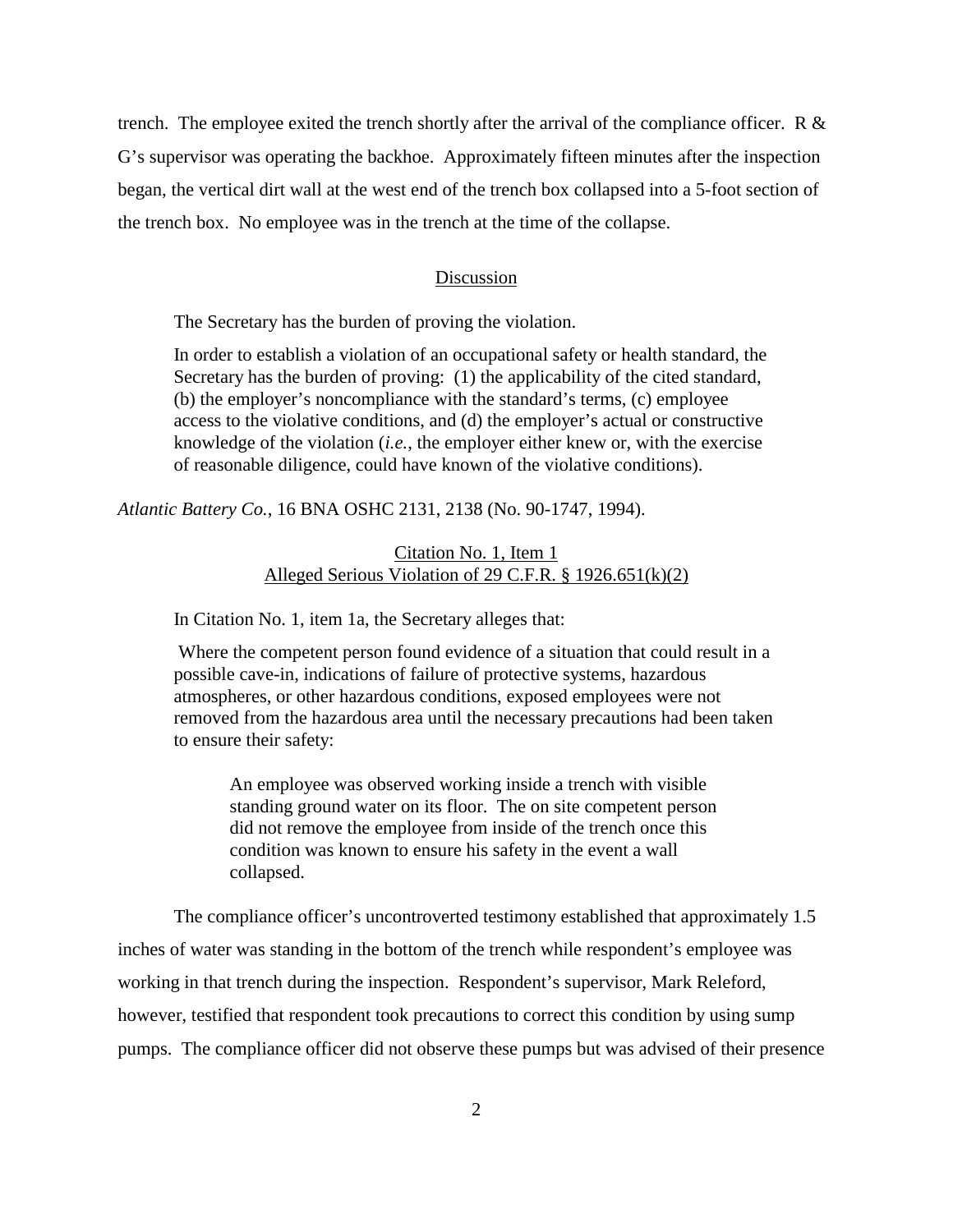by Releford during the inspection. While the standing water is an indication of a possible hazard, the Secretary produced no evidence that the precautions were not taken or that they were not sufficient to ensure the safety of R  $\&$  G's employees. The Secretary does not argue that Mr. Releford is not a "competent person" within the meaning of the standard. No showing has been made by the Secretary that R & G violated the provisions of 29 C.F.R.  $\S$  $1926.651(k)(2)$  by failing to remove the employee from the trench until the necessary precautions were taken. The evidence produced at hearing establishes that the precautions, the sump pumps, were in place while the employee worked in the trench. Citation No. 1, item 1a, is vacated.

## Citation No. 1, Item 1b Alleged Serious Violation of 29 C.F.R. § 1926.652(a)(1)

In Citation No. 1, item 1b, the Secretary alleges that:

Employees in excavation were not protected from cave-ins by an adequate protective system designed in accordance with paragraphs (b) or (c) of this section.

> The west wall of this trench was not adequately protected against an unexpected cave-in. This trench was approximately 15.5' deep by 6' wide by 20' long. The west wall was not benched or sloped to protect exposed employees from the hazard of a wall failure.

On the day of the inspection, respondent's crew was installing gravity sanitary sewer

pipe. Mark Releford, respondent's job superintendent, described the process on the day of the inspection as follows:

- A. Well, we were laying pipe.
- Q. Okay. Explain the process, briefly, how that works?
- A. Well, what I do is, I'll, I'll dig my slot, pull the box, and you pull the box up to, you probably leave a foot or so of pipe at the back.
- Q. So, in this instance--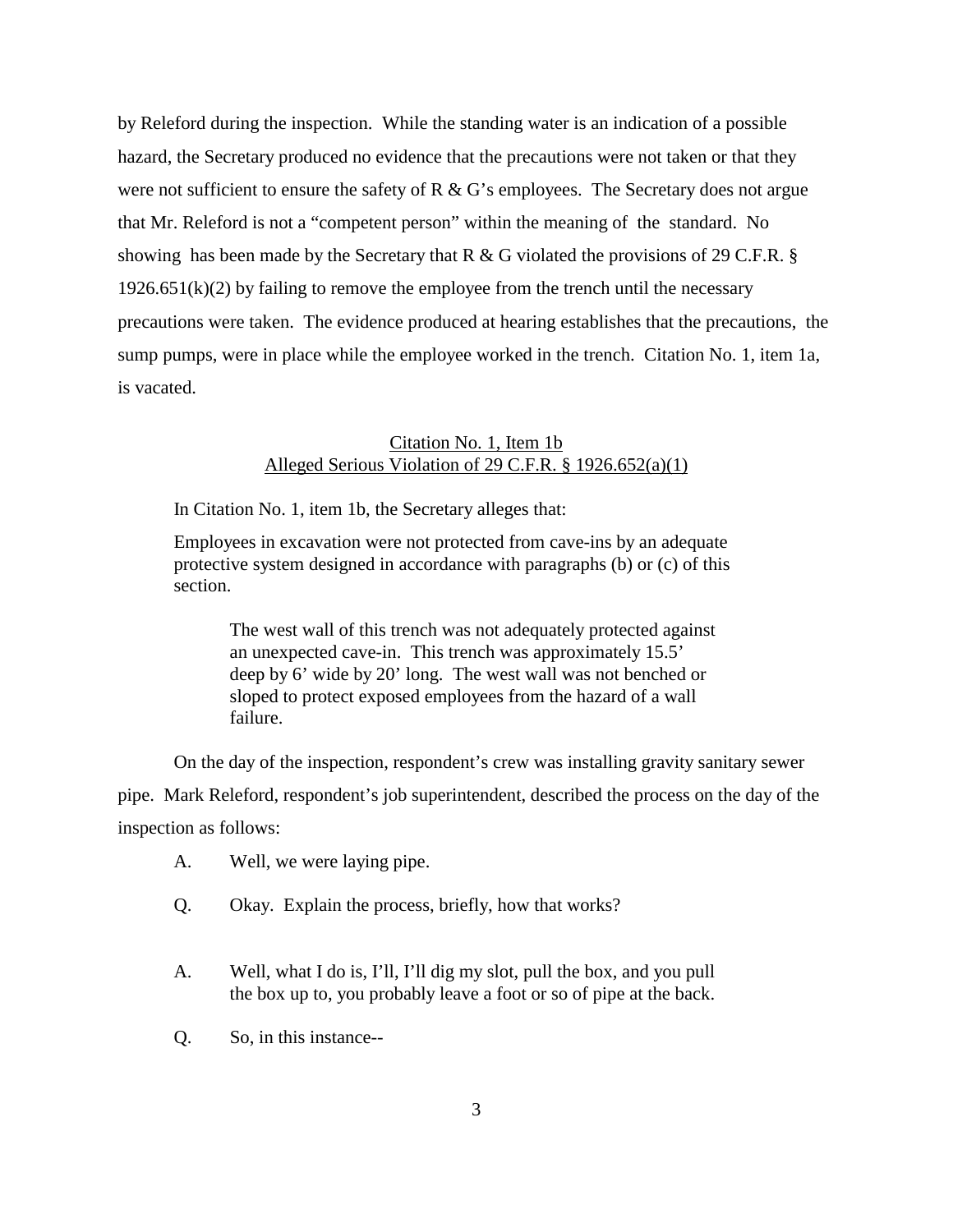- A. At the east end--
- Q. --At the east end. Okay.
- A. At the east end of the box.
- Q. Okay.
- A. Well, then you'll go down, and I'll go in, and I'll pull my dirt, you know, I'll dig; then, Bill will go down in, and he'll take a shot; then, he'll come back out, and I'll dig. You know, I'll dig the dirt out.
- Q. Okay. So, first, you'll dig the trench, rough dimensions?
- A. Yeah.
- Q. You'll pull the box?
- A Into what I've dug--
- Q. Into that which you just dug, and you pull it just far enough that there's a foot of the pipe that's, you just laid still inside the box?
- A. Yeah.
- Q. And then you'll send a man down to shoot the elevation from that pipe--
- A. On dirt grade--
- Q. Is that correct?
- A. Yup.
- Q. Heading west?
- A. Yup.
- Q. And then he'll come back out of the hole, and you'll finish dig, digging the inside of the box?
- A. I'll dig, yeah, and then he'll go back in and shoot to make sure.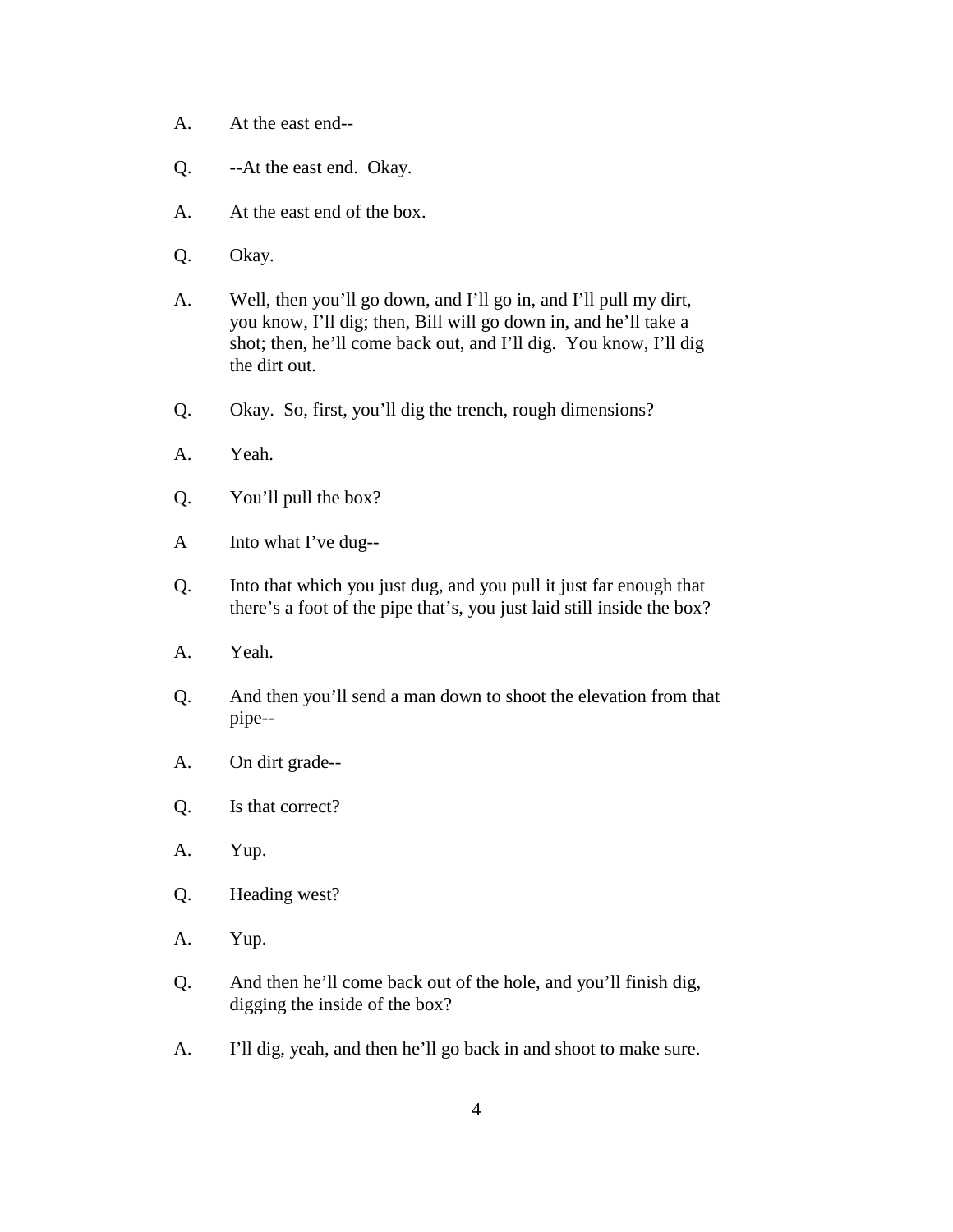(Tr. 70-71)

Mr. Releford described the dimensions of the trench box as 14 feet deep, 20 feet long, and 42 inches wide inside the box. The pipe is 13 feet long. When the OSHA inspector arrived, an employee of  $R \& G$  was in the trench box. He had just shot the grade and was climbing out of the trench. During direct examination, Mr. Releford stated that the employee had not worked closer than 10 feet from the west end of the box before exiting the trench. At that time, R & G had not completed the dig on the west side. On cross-examination, the superintendent testified that his employee may come within 5 feet of the west end of the trench box. He also admitted that the soil was wet. He classified the soil as Type A by visual observation. The compliance officer testified that the soil had fissures or cracks, and that the dirt wall at the west end, 1 foot outside the trench box, was vertical. This wall was approximately 14 feet deep. The east end of the trench box was covered by a 1/8-inch thick metal plate. While the employee was in the trench, Mr. Releford was still removing soil from an area inside the west end of the trench box.

After considering the testimony and reviewing 29 C.F.R. § 1926.652, including Appendix A, I conclude that the soil in this trench was not Type A. It must be treated as Type C since it was wet and had fissures which reduce soil stability. Even if the soil were found to be Type A, it must be sloped, shored or shielded in accordance with 29 C.F.R. § 1926.652(b) or (c). The wall outside the west end of the trench box was vertical. It had no slope, no shoring, and no shielding. The R & G employee in the trench worked 5 to 10 feet from this vertical wall. Within fifteen minutes of his exit from the trench, this vertical wall collapsed, partially covering an area 5 feet inside the west end of the trench box. The employee in the trench clearly had access to the hazard of a collapse or cave-in of this vertical wall.

The standard at 29 C.F.R. § 1926.652(a)(1) is applicable. Respondent was engaged in trenching and excavation work. Respondent failed to comply with the standard by not sloping, shoring or shielding the 14-foot vertical dirt wall at the west end of the trench. R  $\&$  G's employee working 5 to 10 feet from the west end of the box had access to this vertical wall. Respondent, through its superintendent, knew its employee was working in the trench with access to this unprotected soil wall. Mr. Releford was removing soil from the west end of the

5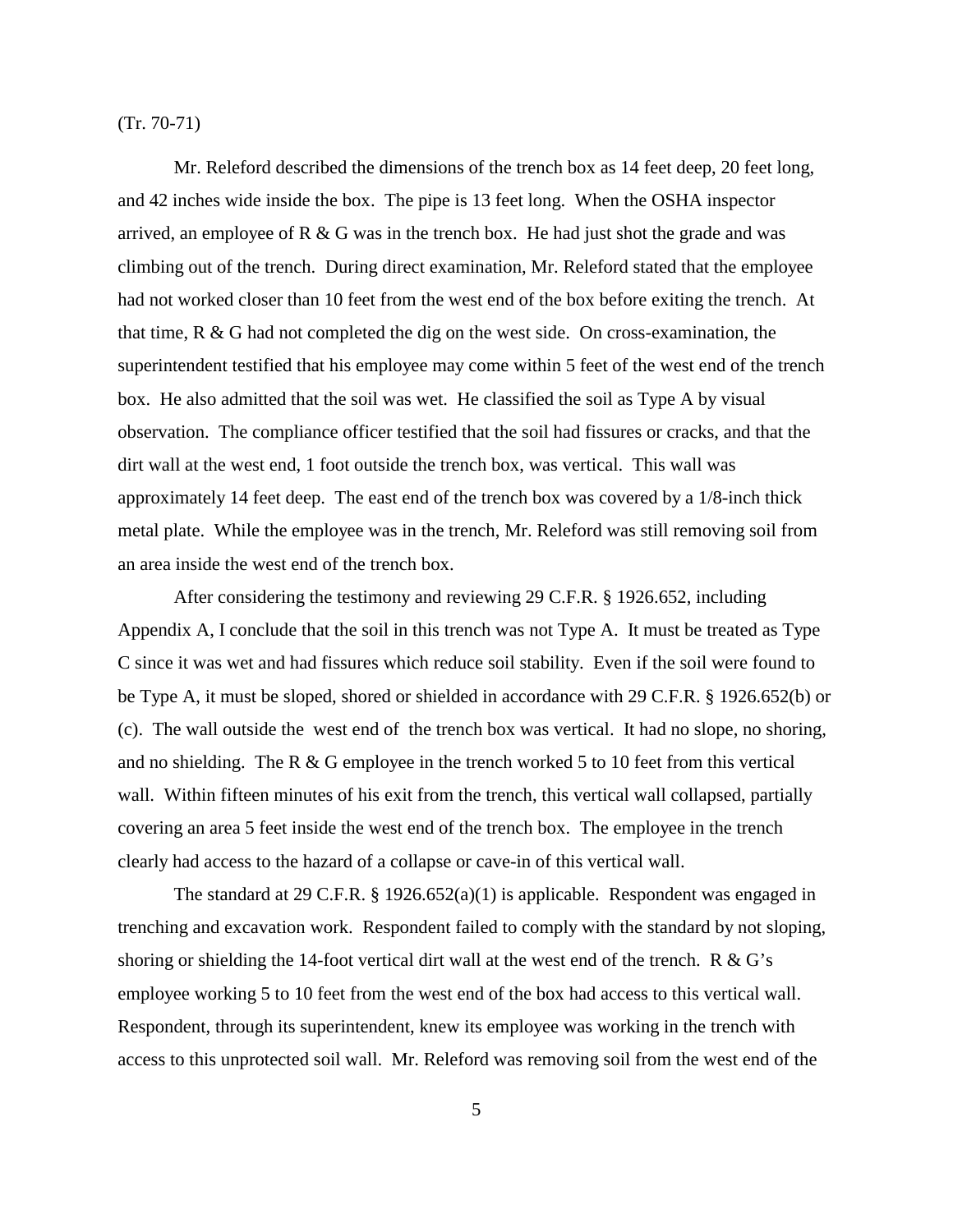trench box while the employee was in the trench. When work stopped during the inspection, Mr. Releford told the inspector the wall would collapse, and fifteen minutes later it did. This is additional evidence of respondent's knowledge of the instability of this soil.

The Secretary has proven the alleged violation of 29 C.F.R. § 1926.652(a)(1). That violation could have resulted in death or serious physical harm to the employee in the trench. If the 14-foot wall of dirt collapsed onto the employee, he could be killed or severely injured by the cave-in. The violation of 29 C.F.R.  $\S$  1926.652(a)(1) is affirmed as a serious violation.

#### Penalty

Under  $\S 17(i)$  of the Act, in determining the appropriate penalty, the Commission must give due consideration to the size of the employer's business, the gravity of the violation, the good faith of the employer, and the history of previous violations.

At the time of the inspection, one R  $\&$  G employee was working in the trench. Respondent is a small employer with no history of OSHA serious violations within three years prior to this inspection. While the west end of the trench was not protected, respondent was in the process of removing dirt from that end. Mr. Releford was preparing to slope the unprotected vertical wall when the OSHA inspector arrived.  $R \& G$  did try to protect its employee by using a trench box and by protecting the east end of the box with a metal plate. This demonstrates good faith by the respondent. Considering the severe gravity of the violation, the size of the company, its history and good faith, I conclude that a penalty of \$600 for the violation of 29 C.F.R.  $\S 652(a)(1)$  in Citation No. 1, item 1b, is appropriate.

# FINDINGS OF FACT AND CONCLUSIONS OF LAW

The foregoing decision constitutes the findings of fact and conclusions of law in accordance with Federal Rule of Civil Procedure 52(1).

#### ORDER

Based upon the foregoing decision, it is ORDERED: